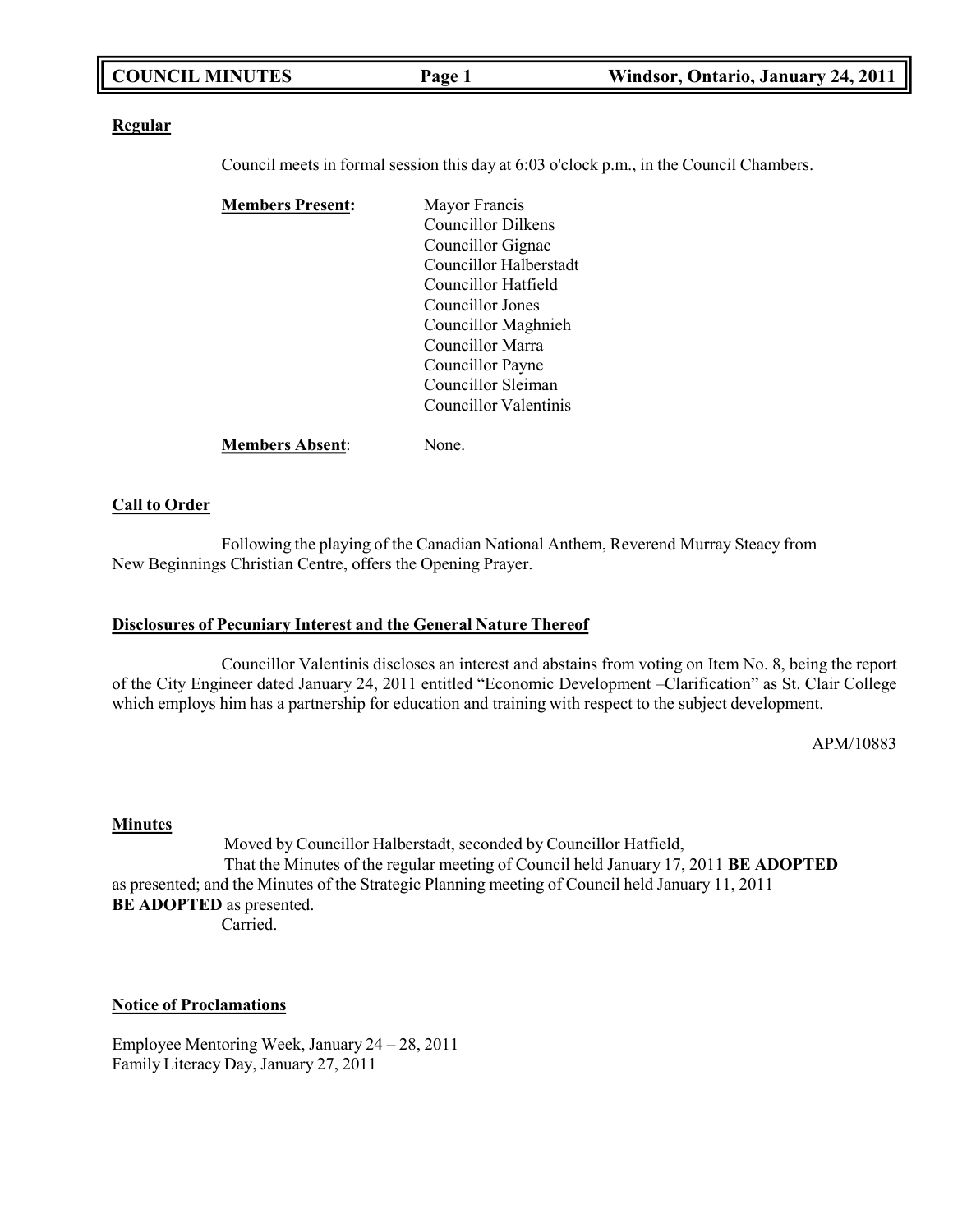# **COUNCIL MINUTES Page 2 January 24, 2011**

#### **Committee of the Whole**

Moved by Councillor Jones, seconded by Councillor Maghnieh,

That Council do now rise and move into Committee of the Whole with the Mayor presiding for the purpose of dealing with:

- (a) communication items;
- (b) consent agenda;
- (c) hearing requests for deferrals or referrals of any items of business;
- (d) hearing presentations and delegations;
- (e) consideration of business items;
- (f) consideration of Committee reports:
	- (i) **Report of Special In-Camera Meeting or other Committee as may be held prior to Council** (if scheduled); and
	- (ii) **Report No. 138 of the Windsor Licensing Commission** of its meeting held October 19, 2010.

(g) consideration of by-laws 14-2011 through 17-2011 (inclusive). Carried.

### **Communications**

Moved by Councillor Marra, seconded by Councillor Payne,

**M25–2011** That the following Communication Items 1 to 9 inclusive, as set forth in the Council Agenda **BE REFERRED** as noted:

Carried.

| <b>Item</b>    | From                      | <b>Description</b>                                                                                   |
|----------------|---------------------------|------------------------------------------------------------------------------------------------------|
|                |                           | Second Extension of the 2007 Canada-Ontario Agreement Respecting the<br>Great Lakes Basin Ecosystem. |
|                |                           | <b>Executive Director of Operations</b>                                                              |
| 1              | Ministry of Environment   | <b>City Engineer</b>                                                                                 |
|                |                           | Note & File                                                                                          |
|                |                           | EW/9643                                                                                              |
|                |                           | Update on Clean Water Act, 2006 – Completion of assessment reports.                                  |
|                |                           | <b>Executive Director of Operations</b>                                                              |
| $\overline{2}$ | Ministry of Environment   | <b>City Planner</b>                                                                                  |
|                |                           | <b>City Engineer</b>                                                                                 |
|                |                           | Note & File                                                                                          |
|                |                           | EI/10108                                                                                             |
|                |                           | Draft Supply Mix Directive (EBR Posting 011-1701)                                                    |
|                | Association of            | <b>Executive Director of Operations</b><br><b>Windsor Utilities Commission</b>                       |
| $\overline{3}$ | Municipalities of Ontario | <b>Chief Financial Officer &amp; City Treasurer</b>                                                  |
|                | (AMO)                     | Note & File                                                                                          |
|                |                           | <b>MMA2011</b>                                                                                       |
|                |                           | Ontario determined to get a better deal for New Canadians - McGuinty                                 |
|                |                           | government begins talks with the Federal government to negotiate a new                               |
|                | Association of            | Canada Ontario Immigration Agreement (COIA).                                                         |
| $\overline{4}$ | Municipalities of Ontario |                                                                                                      |
|                | (AMO)                     | <b>Community Development and Health Commissioner</b>                                                 |
|                |                           | Note & File                                                                                          |
|                |                           | <b>GP2011</b>                                                                                        |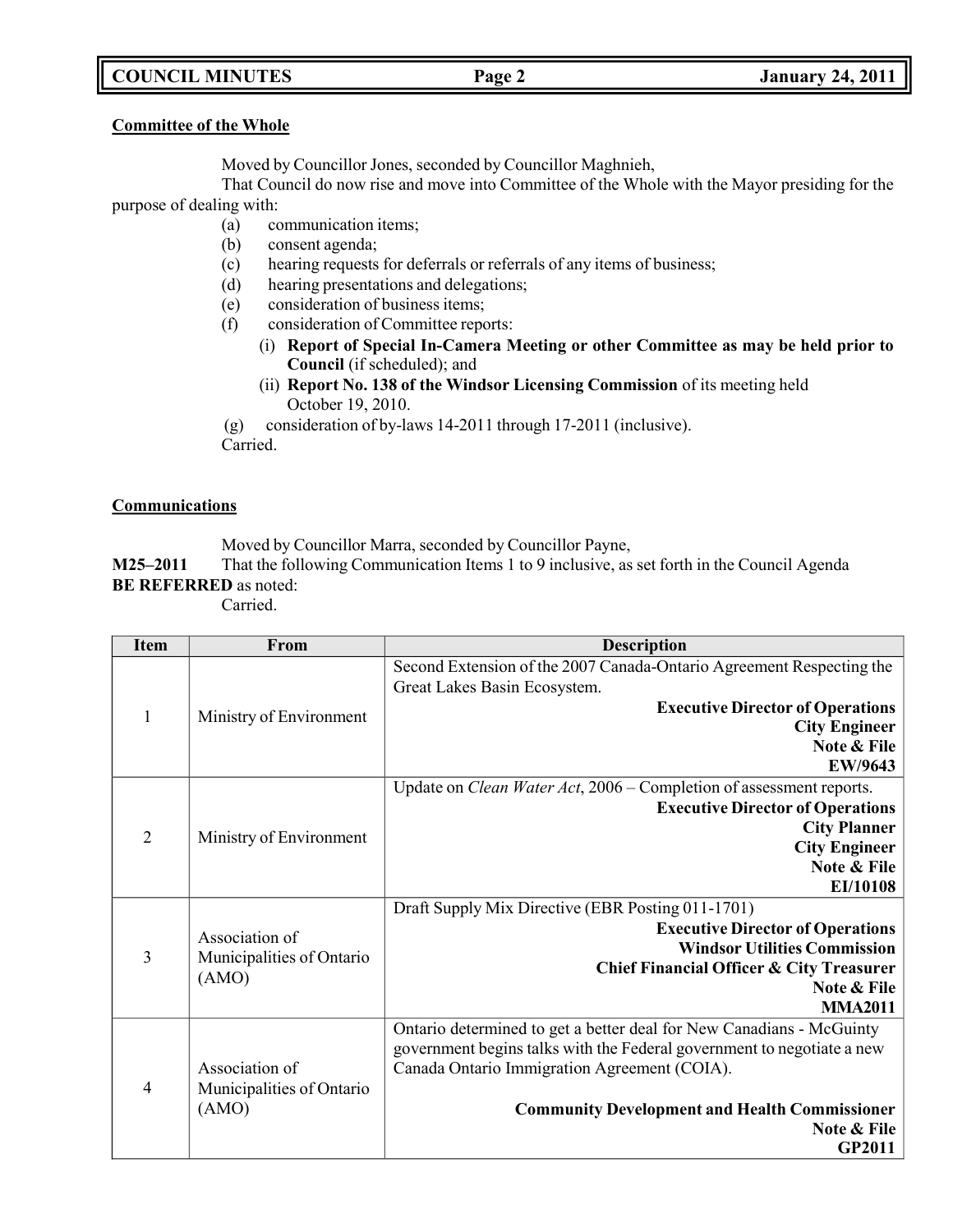**COUNCIL MINUTES Page 3 January 24, 2011**

|   |                              | Notice of the passing of a Zoning By-Law amendment by The<br>Corporation of the Town of Tecumseh. |
|---|------------------------------|---------------------------------------------------------------------------------------------------|
| 5 | Town of Tecumseh             | <b>City Solicitor</b>                                                                             |
|   |                              | <b>City Planner</b>                                                                               |
|   |                              | Note & File                                                                                       |
|   |                              | ZB2011                                                                                            |
|   |                              | Request for sponsorship for annual event "Memories: An Appreciation                               |
|   |                              | Celebration".                                                                                     |
| 6 | AIDS Committee of            | <b>COUNCIL DIRECTION REQUESTED</b>                                                                |
|   | Windsor                      | <b>Chief Financial Officer &amp; City Treasurer</b>                                               |
|   |                              | Note & File                                                                                       |
|   |                              | <b>APR2011</b>                                                                                    |
|   |                              | Application of Ground Effects Ltd. for Site Plan Approval to permit                               |
| 7 | Manager of Urban Design      | existing industrial use located at 2875 St. Etienne.                                              |
|   |                              | Note & File                                                                                       |
|   |                              | ZS/10879                                                                                          |
|   |                              | The City of Windsor's Employee Mentoring Program has been                                         |
|   | The Association of           | recognized with an                                                                                |
| 8 | Municipal Managers,          | E.A. Danby Award in the category of Municipal Administration.                                     |
|   | Clerks and Treasurers of     | <b>Executive Director of Human Resources</b>                                                      |
|   | Ontario (AMCTO)              | Note & File                                                                                       |
|   |                              | AS/10269                                                                                          |
|   | <b>Executive Director of</b> | City of Windsor Employee Mentoring Program Update                                                 |
| 9 | Human Resources and          | Note & File                                                                                       |
|   | Chair of Employee            | AS/10269                                                                                          |
|   | Mentoring Committee          |                                                                                                   |

Carried.

### **Consent Agenda**

Moved by Councillor Sleiman, seconded by Councillor Marra,

That the following Consent Agenda and the recommendations contained in the administrative reports **BE APPROVED** as amended:

Item 1 Revised Emergency Response Plan

- Item 2 Infrastructure Stimulus Fund / RInC Deadline Extension
- Item 3 Retain LED Street Light Supplier for Pilot Project
- Item 4 Self-Insurance Reserve Fund Actuarial Review
- Item 5 Local Immigration Partnership
- Item 6 Part-Lot Control By-law Exemption Request, 1495680 Ontario Inc. (R. Babister), east and west sides of Curry and McKay Avenue
- Item 8 Economic Development Clarification
	- Carried.

Councillor Valentinis discloses an interest and abstains from voting on Item No. 8.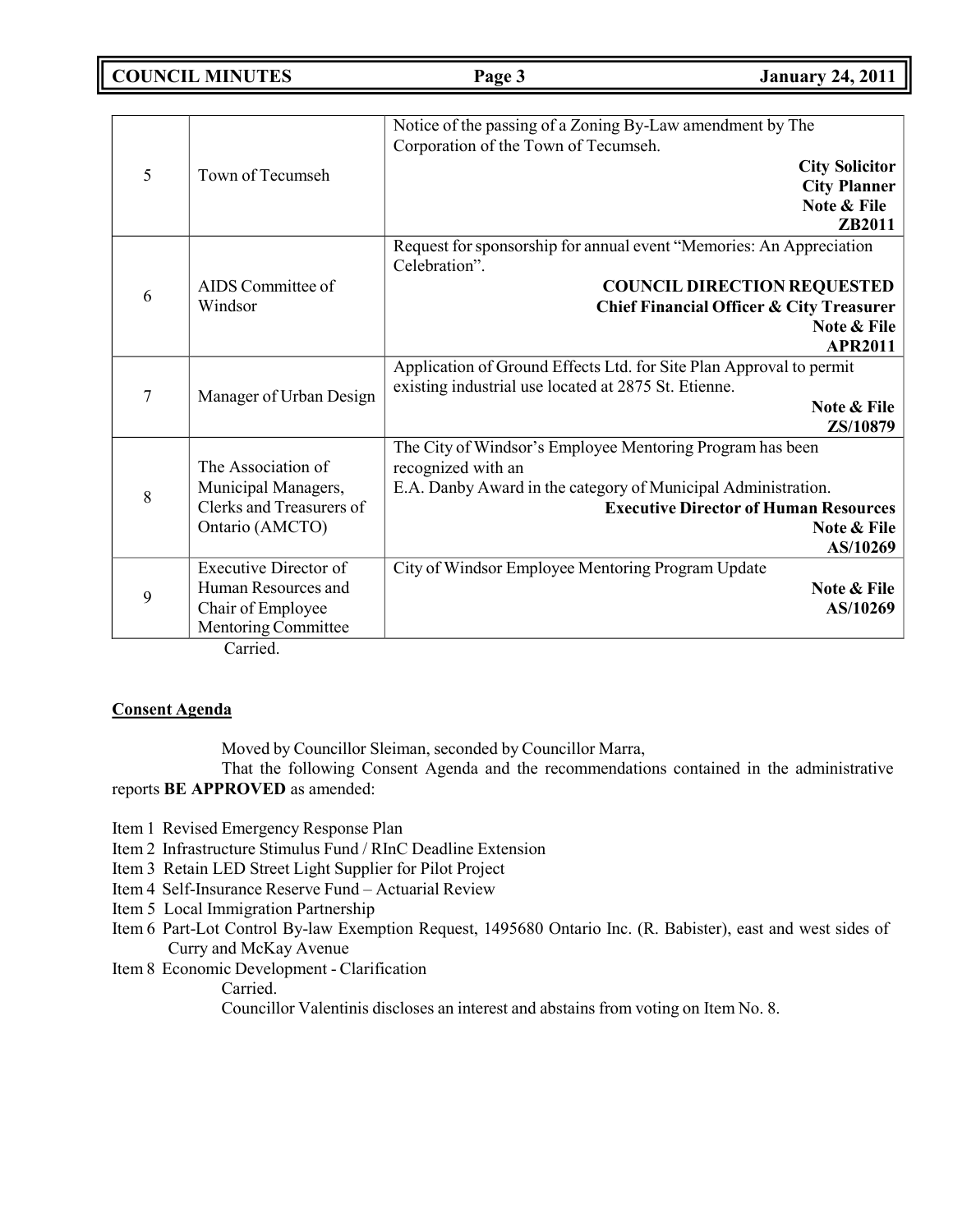# **COUNCIL MINUTES Page 4 January 24, 2011**

### **Deferrals and/or Referrals and Withdrawals**

### **Windsor Licensing Commission Report No. 138**

### **Caroline Postma, resident of Ward 3**

Caroline Postma, resident of Ward 3 requests that Report No. 138 of the Windsor Licensing Commission respecting "Urban Chickens" be referred "to the Pathway to Potential anti poverty roundtable for a period of 6 months for review, within a broader context of the Windsor Essex Food Security issues discussion."

Moved by Councillor Halberstadt, seconded by Councillor Hatfield, That Report No. 138 of the Windsor Licensing Commission respecting "Urban Chickens" **BE REFERRED** "to the Pathway to Potential anti poverty roundtable for a period of 6 months for review, within a broader context of the Windsor Essex Food Security issues discussion".

> The motion is put and is lost. Aye Votes: Councillors Halberstadt, Hatfield and Marra. Nay Votes: Councillors Dilkens, Gignac, Jones, Maghnieh, Payne, Sleiman and Valentinis.

**Clerks Note:** As the motion to refer did not obtain majority support, the matter will be heard this evening.

### **Presentations & Delegations:**

#### **PRESENTATIONS:**

### **2011 International Children's Winter Games**

Mayor Francis and Members of Council recognize and congratulate the 22 athletes and 5 coaches representing Windsor and Essex County at the upcoming 2011 International Children's Winter Games to be held in Kelowna B.C., commencing January 27, 2011. Mayor Francis introduces the athletes and coaches, and in closing wishes the team all the best at the 2011 International Children's Winter Games. The Athletes present Mayor Francis with a team hockey stick and hat as a token of appreciation

### **2010 Customer Service Awards, Corporation of the City of Windsor**

### **Alena Sleziak, Customer Service Coordinator; Marianne D'Alessandro, STAR Vice Chair; and Jason Moore, Senior Manager of Communications and Customer Service**

Alena Sleziak, Customer Service Coordinator; Marianne D'Alessandro, STAR Vice Chair; and Jason Moore, Senior Manager of Communications and Customer Service, along with Mayor Francis and Helga Reidel, Chief Administrative Officer, present the Customer Service and Pride in Workplace Recipients for 2010 as follows:

Exceptional Customer Service:

- Karen Kadour, 211/311 Operator
- Vita Macri, Tax Account and Collection Control Clerk
- Mike Smithson, Supervisor of Maintenance Contracts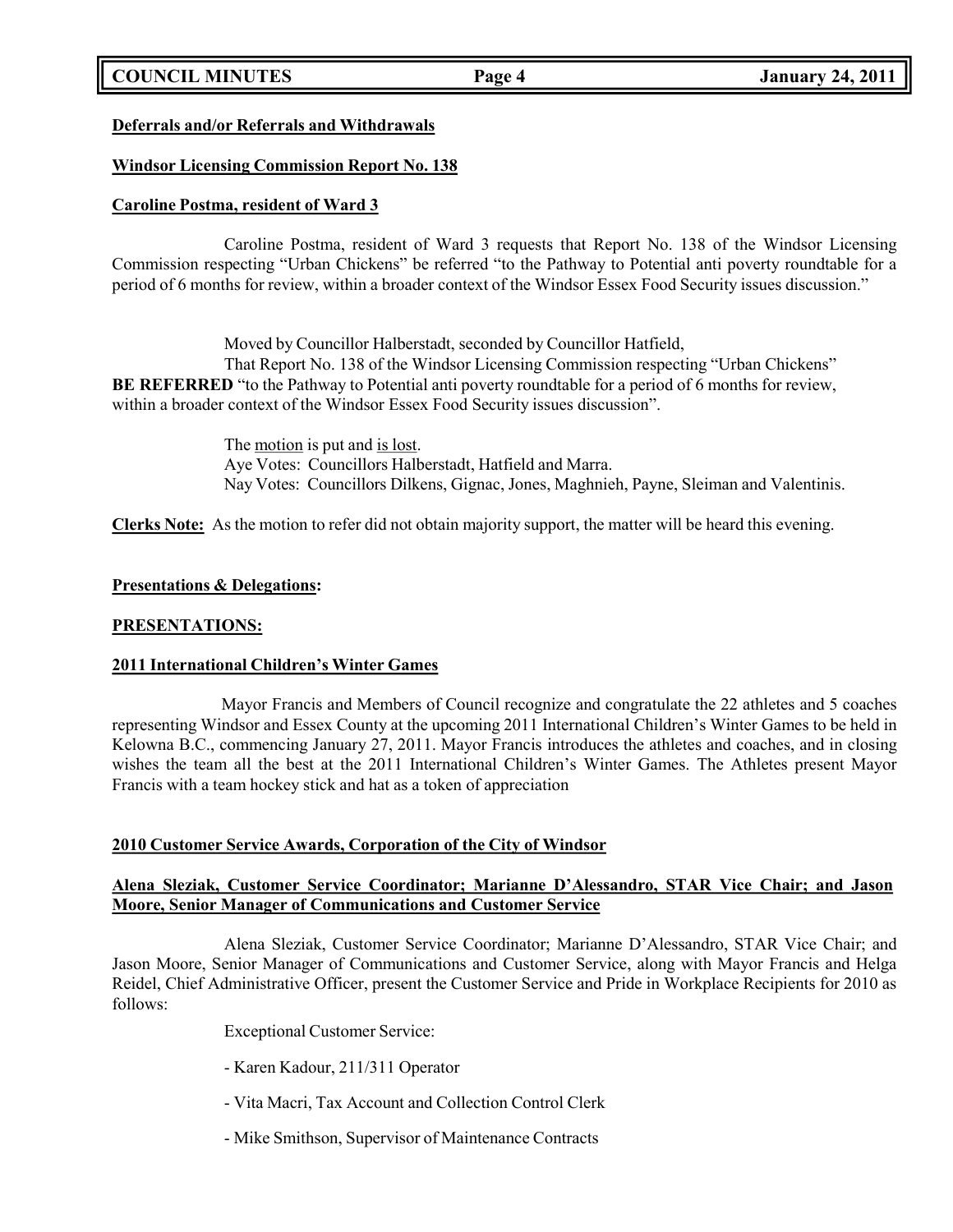Pride in Workplace:

- Mike Stamp, Property Supervisor

- Jim Boscariol, Manager of Inspections

# **Employee Mentoring Committee-Awards Presentation, Harry Turnbull, Chair of the Employee Mentoring Committee**

Harry Turnbull, Chair of the Employee Mentoring Committee, appears before Council to provide a brief overview of the City of Windsor's Mentoring Program, established in 2006, announces that the City of Windsor has been recognized by receiving the E.A. Danby Award in the category of municipal Administration for its innovative Employee Mentoring Program, and concludes by thanking the Employee Mentoring Committee for their hard work and dedication.

Mayor Francis and Helga Reidel, Chief Administrative Officer, present the Mentor and Protégé of the Year Award Recipients for 2010 as follows:

Mentor of the Year:

-Rita Pennesi

Protégé of the Year:

-Karina Richters, Environmental Coordinator

# **DELEGATIONS**

### **Windsor Licensing Commission Report No. 138**

### **Jody Percy, resident of Ward 4**

Jody Percy, resident of Ward 4, appears before Council in support of the Windsor Licensing Commission recommendation that a committee be established to report back to the Commission on whether or not chickens should be allowed in a non-agriculturally zoned region, suggesting that the number of staff assigned to the committee can be decreased to ensure administrative resources are utilized wisely, and concludes by suggesting that numerous municipalities be researched in order to determine how this issue is dealt with across the province.

### **Philippa Von Ziegenweidt, resident of Ward 6**

Philippa Von Ziegenweidt, resident of Ward 6, appears before Council in support of the Windsor Licensing Commission recommendation that a committee be established to report back to the Commission on whether or not chickens should be allowed in a non-agriculturally zoned region, suggesting that the number of staff assigned to the committee can be decreased to ensure administrative resources are utilized wisely, and concludes by stating that readily available research already exists on this issue.

Mayor Francis leaves the meeting at 6:48 o'clock p.m. and Councillor Dilkens assumes the Chair.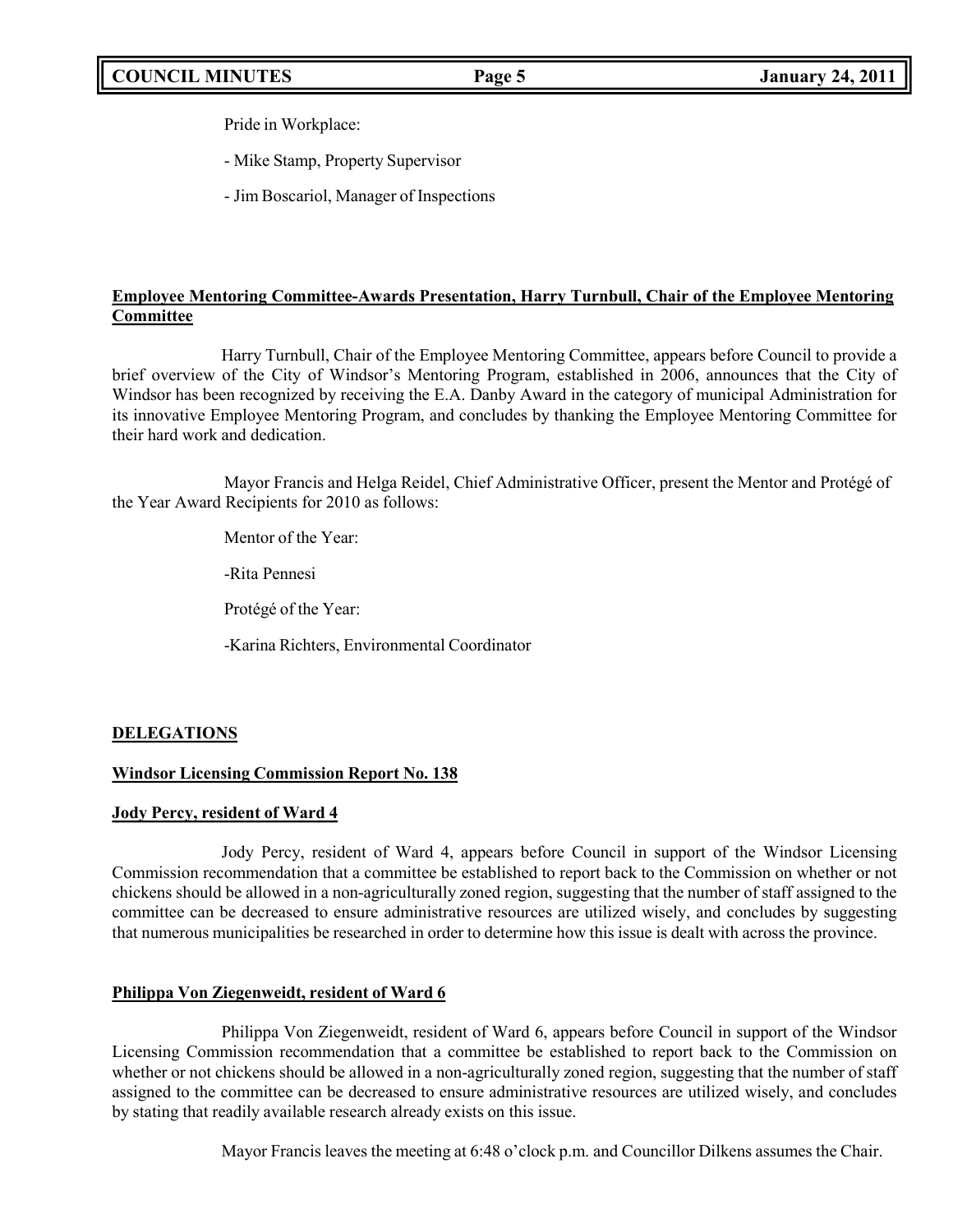#### **Dr. Mike Petrik, Veterinarian**

Dr. Mike Petrik, Veterinarian, appears before Council in support of the Windsor Licensing Commission recommendation that a committee be established to report back to the Commission on whether or not chickens should be allowed in a non-agriculturally zoned region, outlines the concerns he has as it relates to backyard hens, Bird Welfare, Public Health Issue, and Environmental Issues, and concludes by stating that he would be available to assist with the committee.

#### **Melanie Coulter, Executive Director, Windsor-Essex County Humane Society**

Melanie Coulter, Executive Director, Windsor-Essex County Humane Society, appears before Council in support of the Windsor Licensing Commission recommendation that a committee be established to report back to the Commission on whether or not chickens should be allowed in a non-agriculturally zoned region, and requests that the Humane Society be added as a committee participant.

Mayor Francis returns to the meeting at 6:56 o'clock p.m. and Councillor Dilkens returns to his seat at the Council table.

### **Dr. Lynne Phillips, representing Food Advisory Working Group**

Dr. Lynne Phillips, representing Food Advisory Working Group, appears before Council in support of the Windsor Licensing Commission recommendation that a committee be established to report back to the Windsor Licensing Commission on whether or not chickens should be allowed in a non-agriculturally zoned region, suggesting that the City of Windsor assist in a collaborative effort to develop a local food charter.

#### **Adam Vasey, representing Pathway to Potential**

Adam Vasey, representing Pathway to Potential, appears before Council in support of the Windsor Licensing Commission recommendation that a committee be established to report back to the Commission on whether or not chickens should be allowed in a non-agriculturally zoned region, suggesting that a comprehensive food policy would be a useful tool, and concludes by stating that everyone must have avenues available for healthy options to access food.

#### **Sarah Kacso, resident of Ward 4**

Sarah Kacso, resident of Ward 4, appears before Council in support of the Windsor Licensing Commission recommendation that a committee be established to report back to the Commission on whether or not chickens should be allowed in a non-agriculturally zoned region, and concludes by asking Council to vote with common sense regarding this issue.

### **Caroline Postma, resident of Ward 3**

Caroline Postma, resident of Ward 3, appears before Council in support of the Windsor Licensing Commission recommendation that a committee be established to report back to the Commission on whether or not chickens should be allowed in a non-agriculturally zoned region, suggesting that the committee must determine whether or not such a by-law can be enforced and the resources required.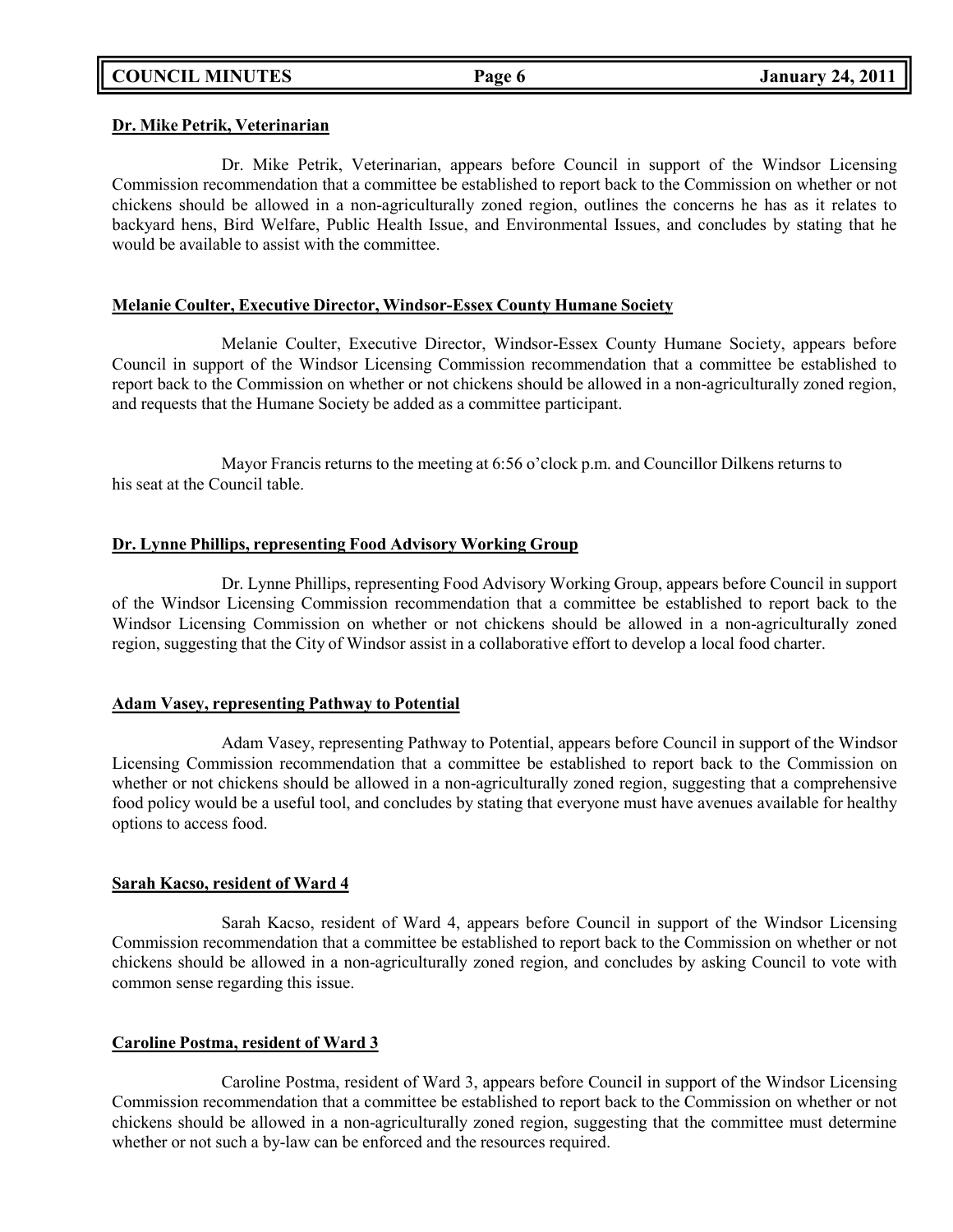# **COUNCIL MINUTES Page 7 January 24, 2011**

#### **Colin McMahon, resident of Ward 4**

Colin McMahon, resident of Ward 4, appears before Council in support of the Windsor Licensing Commission recommendation that a committee be established to report back to the Commission on whether or not chickens should be allowed in a non-agriculturally zoned region, suggesting that prior to owning chickens himself he was doubtful that such animals would serve as wonderful pets, and concludes by stating that chickens make great pets and are wonderful animals.

Moved by Councillor Dilkens, seconded by Councillor Gignac,

**M26-2011** That Report No. 138 of the Windsor Licensing Commission respecting "Urban Chickens", **BE NOTED AND FILED**.

Carried.

Aye votes: Councillors Dilkens, Gignac, Valentinis, Maghnieh,Jones and Mayor Francis. Nay votes: Councillors Hatfield, Halberstadt, Payne, Sleiman and Marra.

#### **Councillor Valentinis's Notice of Motion**

#### **John Corrent, Solicitor**

John Corrent, Solicitor representing neighbouring parking lot owners**,** appears before Council to speak in support of the motion being presented by Councillor Valentinis, which would have enforcement of Council Resolution 297/2009 held in abeyance suggesting that the owners of the subject parking lots have been faced with increasing costs, and concludes by requesting that administration work with the owners of the parking lots within Blocks C and D of Glengarry- Marentette to meet the necessary requirements in order to gain compliance.

Mayor Francis leaves the meeting at 8:18 o'clock p.m. and Councillor Dilkens assumes the Chair. Mayor Francis returns to the meeting at 8:25 o'clock p.m. and Councillor Dilkens returns to his seat at the Council table.

Moved by Councillor Valentinis, seconded by Councillor Halberstadt,

**M27-2011** That any enforcement of Council Resolution 297/2009 **BE HELD IN ABEYANCE** pending Planning Department Administration meeting with the owners of parking lots within Blocks C and D of the Glengarry-Marentette Waterfront Village CIP with respect to the Site Plan Control Application Agreements and **REPORT BACK TO COUNCIL** regarding timelines for bringing the lots into compliance; potential phasing of the work and any potential incentives under the proposed Economic Revitalization CIP's.

Carried.

Councillor Gignac voting nay

Z/6274

### **Regular Business Items (for final disposition of these matters see Schedule "A" attached)**

PAC 1 Official Plan Amendment No. 77, Implementation of the Brownfield Redevelopment Strategy: Planning Policy Recommendations

PAC 2 Official Plan Amendment #78 – Community Improvement Policies – Official Plan Review

Item 7 International Children's Games (ICG) – Budget Commitment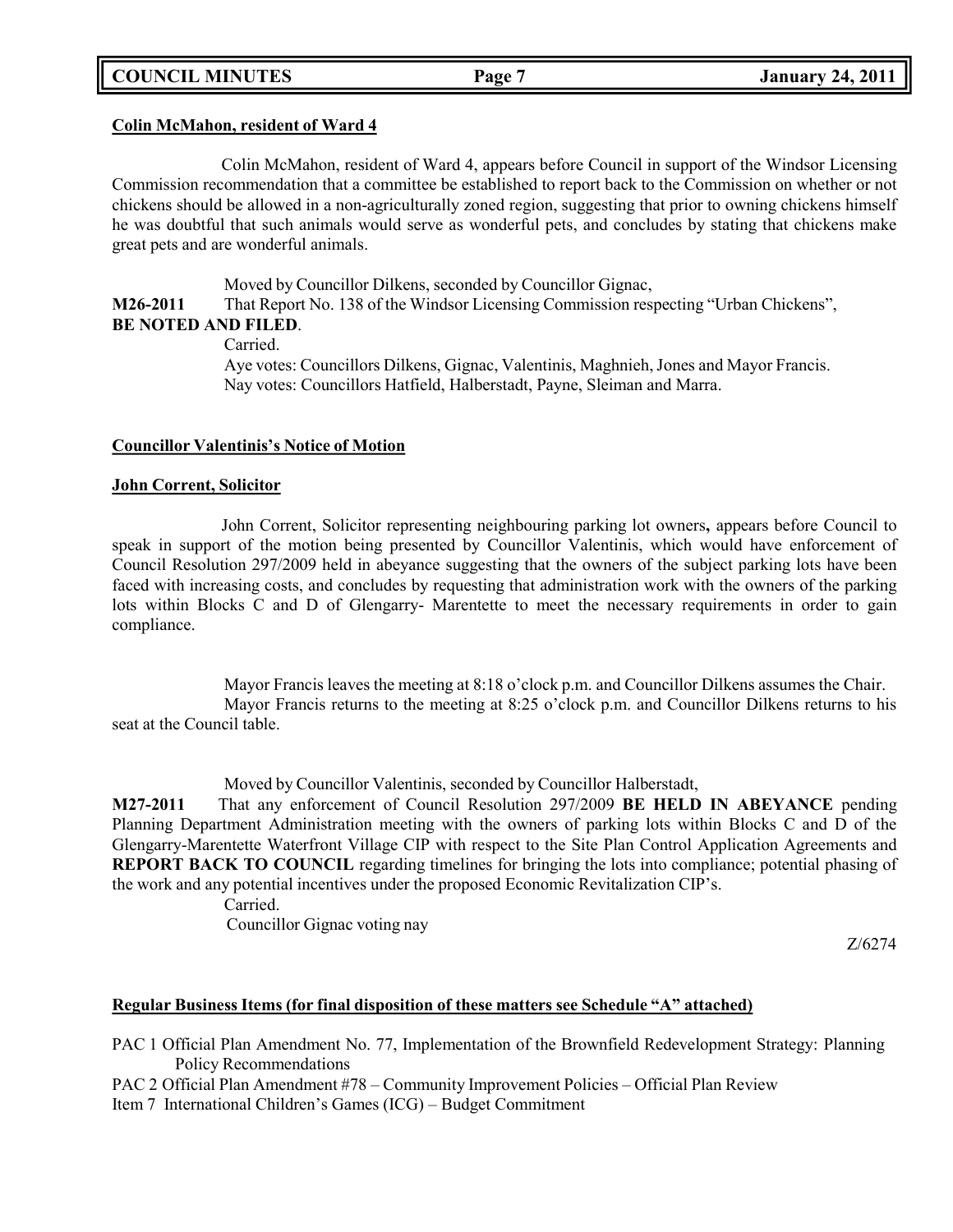|  | <b>COUNCIL MINUTES</b> |
|--|------------------------|
|--|------------------------|

ACO2011

### **Consideration of Committee Reports**

|               | Moved by Councillor Halberstadt, seconded by Councillor Hatfield,                  |
|---------------|------------------------------------------------------------------------------------|
| M28-2011      | That the Report of the special In-camera meeting held January 24, 2011, BE ADOPTED |
| as presented. |                                                                                    |
|               | Carried.                                                                           |

**By-laws**

Moved by Councillor Jones, seconded by Councillor Maghnieh,

That the following By-laws No. 14-2011 through 17-2011 (inclusive), be introduced and read a first and second time:

- 14-2011 "A BY-LAW TO AMEND BY-LAW 5348 BEING A BYLAW TO CLOSE AND STOP UP PART OF HILL STREET BETWEEN THE DETROIT RIVER AND RUSSELL STREET AND TO AUTHORIZE LEASE OF THE LANDS TO THE ABUTTING OWNER, J. KOVINSKY AND SONS LIMITED"
- 15-2011 "A BY-LAW TO PROVIDE THAT PART-LOT CONTROL SHALL NOT APPLY TO CERTAIN LAND THAT IS WITHIN *REGISTERED PLANS 12M567 and 12M520*, IN THE CITY OF WINDSOR"
- 16-2011 "A BY-LAW TO FURTHER AMEND BY-LAW 188-2000, BEING A BY-LAW TO APPOINT PROVINCIAL OFFENCES OFFICERS FOR THE CORPORATION OF THE CITY OF WINDSOR"
- 17-2011 "A BY-LAW TO CONFIRM THE PROCEEDINGS OF THE COUNCIL OF THE CORPORATION OF THE CITY OF WINDSOR AT ITS MEETING HELD ON THE TWENTY-FOURTH DAY OF JANUARY, 2011" Carried.

Moved by Councillor Marra, seconded by Councillor Payne,

That the Committee of the Whole does now rise and report to Council respecting the business items considered by the Committee:

- **1) Communication Items (as presented)**
- **2) Consent Agenda (as amended)**
- **3) Items Deferred**
- **Items Referred**
- **4) Consideration of the Balance of Business Items (see Schedule "A")**
- **5) Committee Reports (as amended)**
- **6) By-laws given first and second readings (as presented)**

Carried.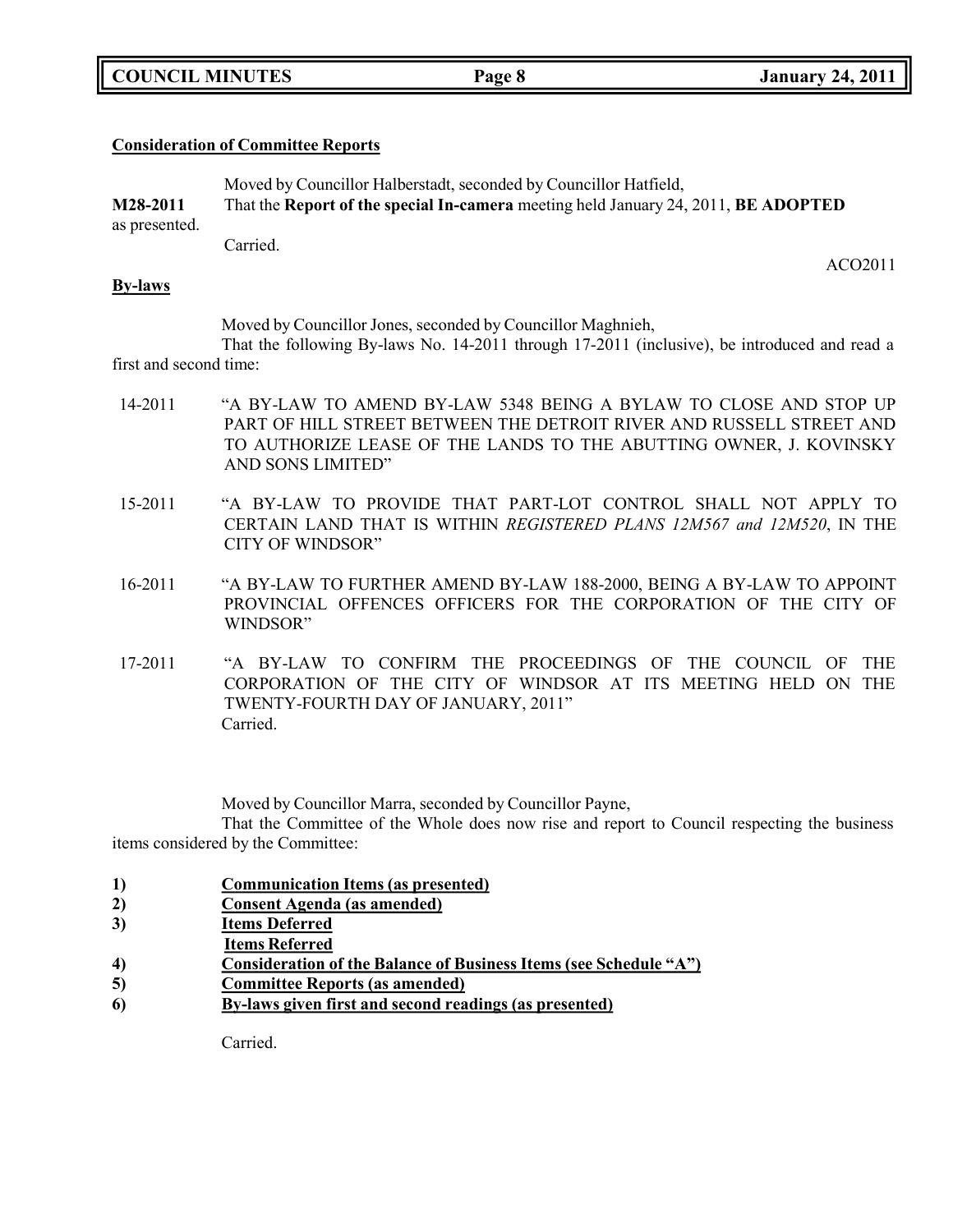### **Notices of Motion**

### **Clerk's Note: Councillor Payne advises that he has decided to not put these 2 motions forward at this point in time:**

1. Moved by Councillor Payne, seconded by Councillor , That Administration **CREATE** a Jobs Action Committee of Council to become further involved in addressing the current serious jobs situation in the City of Windsor.

MB2011

2. Moved by Councillor Payne, seconded by Councillor , **WHEREAS** the final Report of the Community Based Strategic Rail Study dated April 2008 proposed in Phase 3 the removal of the CASO Sub and Pelton Spur from the CPR/CN Yard to the Airport; and **WHEREAS** such removal would provide an option for the conversion of the railway right-of-way to a landscaped recreational trail with a possible extension to Riverside Drive thus providing a people-friendly non-vehicular green access all through the City to the Waterfront for pedestrians, wheelchair users and cyclists; and

**THEREFORE BE IT RESOLVED** that a preliminary report be prepared on the feasibility of such a concept and outlining the steps required to accomplish it.

SR2011

### **Third Reading of By-laws**

Moved by Councillor Sleiman, seconded by Councillor Valentinis,

That the following By-laws No. 14-2011 through 17-2011 (inclusive), having been read a first and second time be now read a third time and finally passed and that the Mayor and Clerk **BE AUTHORIZED** to sign and seal the same notwithstanding any contrary provision of the Council.

Carried.

### **Petitions**

None presented.

### **Council Questions**

Moved by Councillor Halberstadt, seconded by Councillor Hatfield, **M29-2011** That the Council Questions arising from the previous meeting of Council and listed by the Clerk **BE NOW CONSIDERED** for purposes of discussion, and further, that the Administration **BE DIRECTED** to proceed with the necessary actions to respond to the Council Questions consistent with Council's instructions. Carried.

ACOQ2011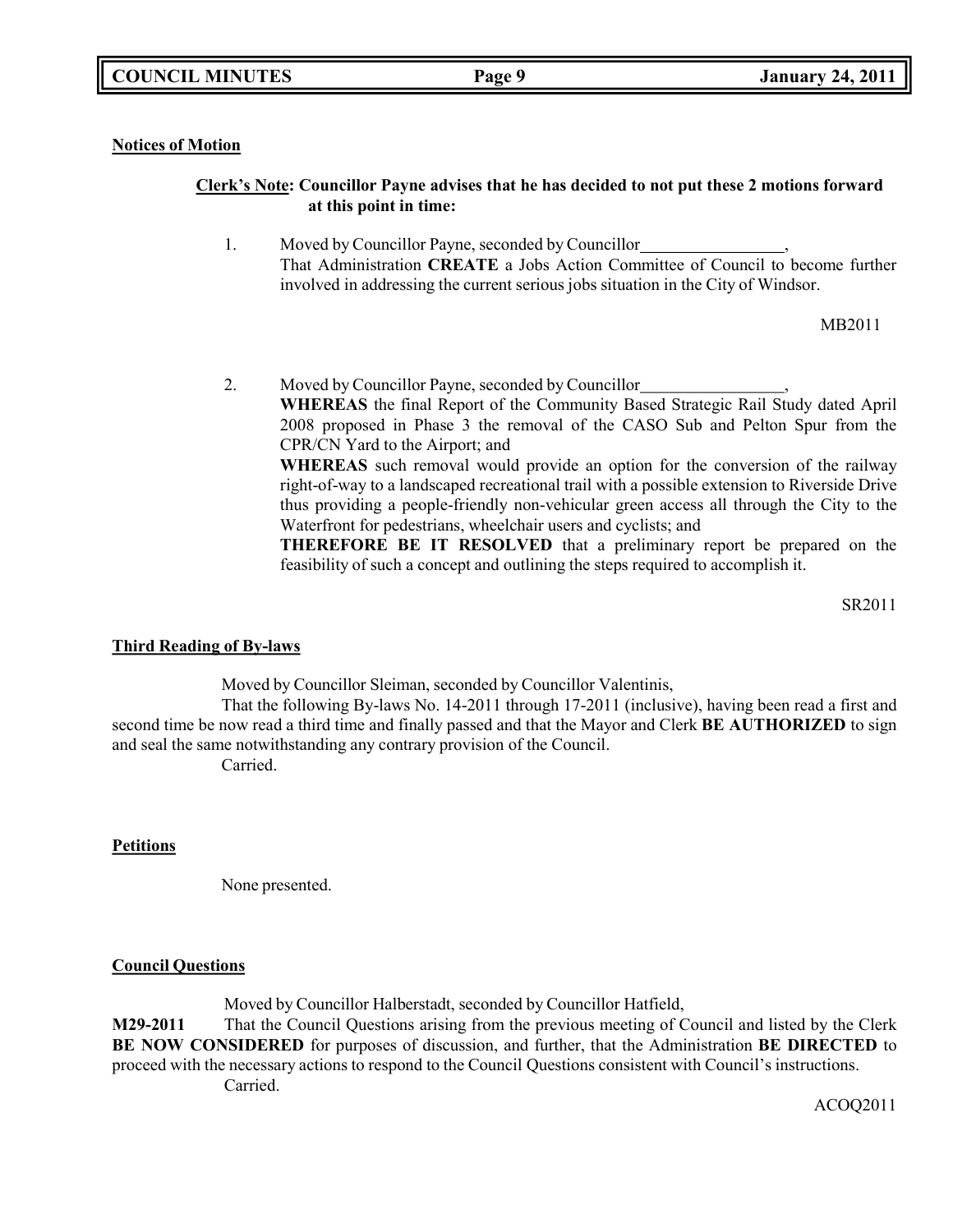**COUNCIL MINUTES Page 10 January 24, 2011**

#### **PROPOSED IN-CAMERA AGENDA FOR JANAURY 31, 2011**

Moved by Councillor Jones, seconded by Councillor Maghnieh,

**M30-2011** That the following proposed In Camera Agenda for January 31, 2011 **BE APPROVED**:

| Item No. | Subject                       | Section – Pursuant to Municipal Act,<br>2001, as amended |
|----------|-------------------------------|----------------------------------------------------------|
|          | Property matter – lease       | 239(2)(c)                                                |
| 2.       | Legal matter $-$ order        | 239(2)(e)                                                |
| 3.       | Personal matter – recruitment | 239(2)(b)                                                |
| 4.       | Legal matter $-$ appeal       | 239(2)(e)                                                |
|          | Personal matter – agreement   | 239(2)(b)                                                |

and further, that in accordance with By-law 46-2003, the Chief Administrative Officer, in consultation with the Mayor **BE AUTHORIZED** to add matters deemed to be of an urgent or time sensitive nature.

Carried.

ACO2011

#### **Adjournment**

Moved by Councillor Marra, seconded by Councillor Payne,

of the Mayor. That this Council meeting stand adjourned until the next regular meeting of Council or at the call

Carried.

Accordingly, the meeting is adjourned at 8:55 o'clock p.m.

**MAYOR**

**CITY CLERK**

### **THIS IS A DRAFT COPY**

### **DEPUTY CITY CLERK/SENIOR MANAGER OF COUNCIL SERVICES**

**SUPERVISOR OF COUNCIL SERVICES**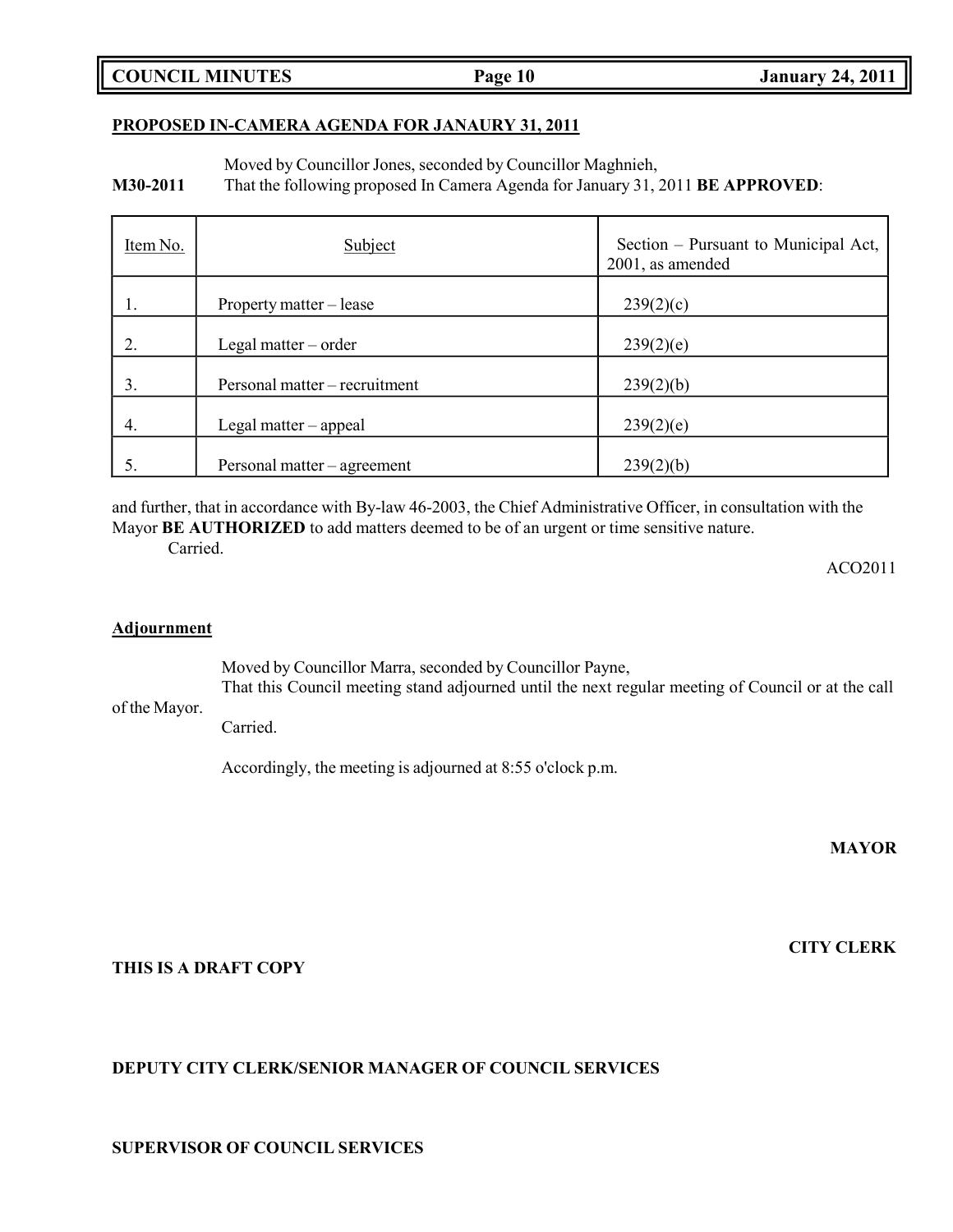# **COUNCIL MINUTES Page 11 January 24, 2011**

Sleiman Marra

#### CR34/2011

That Council **APPROVE** the revised Emergency Response Plan for the City of Windsor in accordance with By-Law #98-2005 as amended.

Carried.

Report Number 15029 SWE/3069 C1

Sleiman Marra

#### CR35/2011

I. **WHEREAS** the federal and provincial governments are providing a one-time extension of the deadline for funding of projects under the Infrastructure Stimulus Fund, Building Canada Fund – Communities Top-Up, the Recreational Infrastructure Canada/Ontario Recreation Program, and the Knowledge Infrastructure Program from March 31, 2011 to October 31, 2011;

**AND WHEREAS** all funding from the Government of Canada and Ontario will cease after October 31, 2011;

**AND WHEREAS** the City of Windsor has asked the provincial government for an extension to federal and provincial funding to October 31, 2011 for the following projects:

| Program    | Project           | Project title                                | Total eligible |
|------------|-------------------|----------------------------------------------|----------------|
|            | number            |                                              | cost           |
| <b>ISF</b> | 2687              | Airport Operations Building Rehabilitation   | \$2,250,000    |
| <b>ISF</b> | 2783              | <b>Airport Parallel Taxiway Construction</b> | \$7,000,000    |
| <b>ISF</b> | 2807              | <b>Central Riverfront Festival Plaza</b>     | \$2,000,000    |
| <b>ISF</b> | 2804              | Jackson Park Renewal                         | \$800,000      |
| <b>ISF</b> | 2814              | <b>Retention Treatment Basin</b>             | \$60,000,000   |
| <b>ISF</b> | 2794              | Sandwich South Employment Lands Servicing    | \$30,400,000   |
| <b>ISF</b> | 2749              | Tecumseh Road East Improvements              | \$8,400,000    |
| <b>ISF</b> | 2766              | <b>Walker Road Reconstruction</b>            | \$11,866,666   |
| RInC       | R <sub>2518</sub> | Ojibway Prairie Complex                      | \$1,500,000    |

**THEREFORE BE IT RESOLVED THAT** the City of Windsor **ATTESTS** that it will continue to contribute its share of the required funding for the aforementioned projects;

**AND BE IT FURTHER RESOLVED THAT** actual claims for all eligible costs incurred by March 31, 2011, for the aforementioned projects must be and will **BE SUBMITTED** no later than April 30, 2011;

**AND BE IT FURTHER RESOLVED THAT** the City of Windsor will **ENSURE** that the project will be completed; and

II. THAT the Administration **BE AUTHORIZED** to amend the original Infrastructure Stimulus Fund Contribution Agreement between The Corporation of the City of Windsor and Her Majesty the Queen in right of Ontario, as represented by the Minister of Energy and Infrastructure as required and further that the Mayor and Chief Administrative Officer **BE AUTHORIZED** to execute the amended agreement; and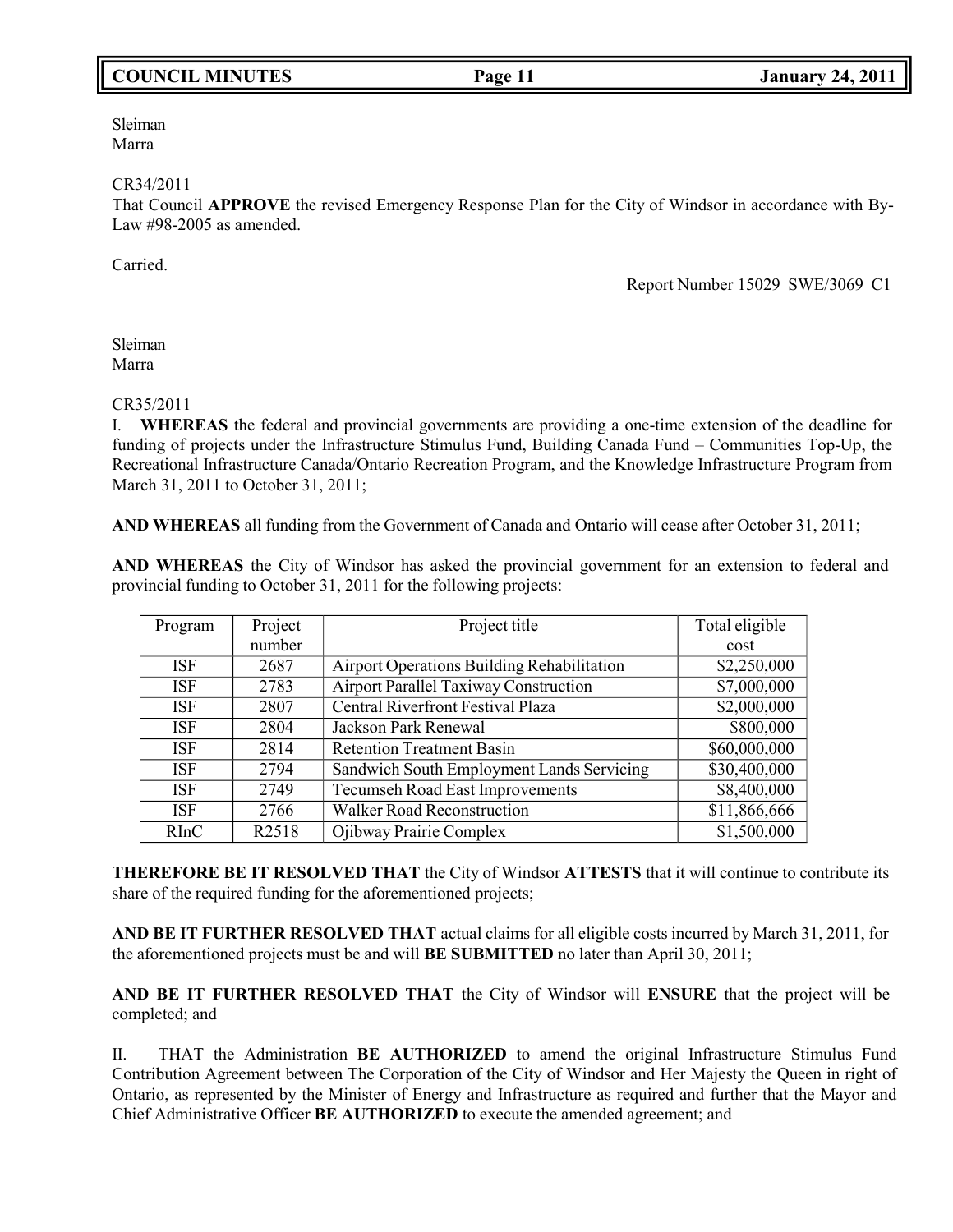| <b>COUNCIL MINUTES</b> | Page 12 | <b>January 24, 2011</b> |
|------------------------|---------|-------------------------|
|                        |         |                         |

III. THAT Administration **BE AUTHORIZED** to amend the original RInC Contribution Agreement between The Corporation of the City of Windsor and Her Majesty the Queen in right of Ontario, as represented by the Minister of Energy and Infrastructure and the Minister of Health Promotion and further that the Chief Administrative Officer and City Clerk **BE AUTHORIZED** to execute the amended agreement.

Carried.

Report Number 15043 AFB/10064 C2

Sleiman Marra

CR36/2011

That the CAO and the City Clerk **BE AUTHORIZED** to sign the LED Roadway Lighting for the 100 days Fixture Trial Agreement, satisfactory in form to the City Solicitor, in financial content to the City Treasurer, and in technical content to the City Engineer.

Carried.

Report Number 15042 SW/10870 C3

### Sleiman Marra

### CR37/2011

That Sigma Risk Management Inc. ("Sigma") **BE ENGAGED** at a cost of \$15,000 plus applicable taxes to conduct an actuarial review of the City's Self-Insurance Reserve Fund ("SIRF") and to provide recommendations for insurance premium allocation with the cost of this engagement being charged directly to the City's Self Insurance Reserve Fund 142 and further that the Chief Administrative Officer and City Clerk **BE AUTHORIZED** to sign an agreement with Sigma, approved by the City Solicitor as to legal content, the Chief Financial Officer and City Treasurer as to financial content, and the Manager of Purchasing and Risk Management as to technical content.

Carried.

Report Number 15018 MT/10869 C4

Sleiman Marra

### CR38/2011

THAT the report of the Executive Director of Employment and Social Services regarding the report entitled "Moving Forward…A Supplement to A Community Plan to Promote the Settlement and Integration of Immigrants in Windsor and Essex County" **BE ACCEPTED**; and

THAT, the Executive Director of Employment and Social Services **BE AUTHORIZED** to continue to participate in the Local Immigration Partnership Initiative and related program extensions provided that all related costs are funded 100% in full by the Federal and/or Provincial government and there are no net costs to the City; and

THAT, the Executive Director of Employment and Social Services **BE AUTHORIZED** to acquire the resources and support to implement the research and planning initiatives of the Local Immigration Partnership Council at a cost not to exceed the funding provided by the Federal and/or Provincial governments; and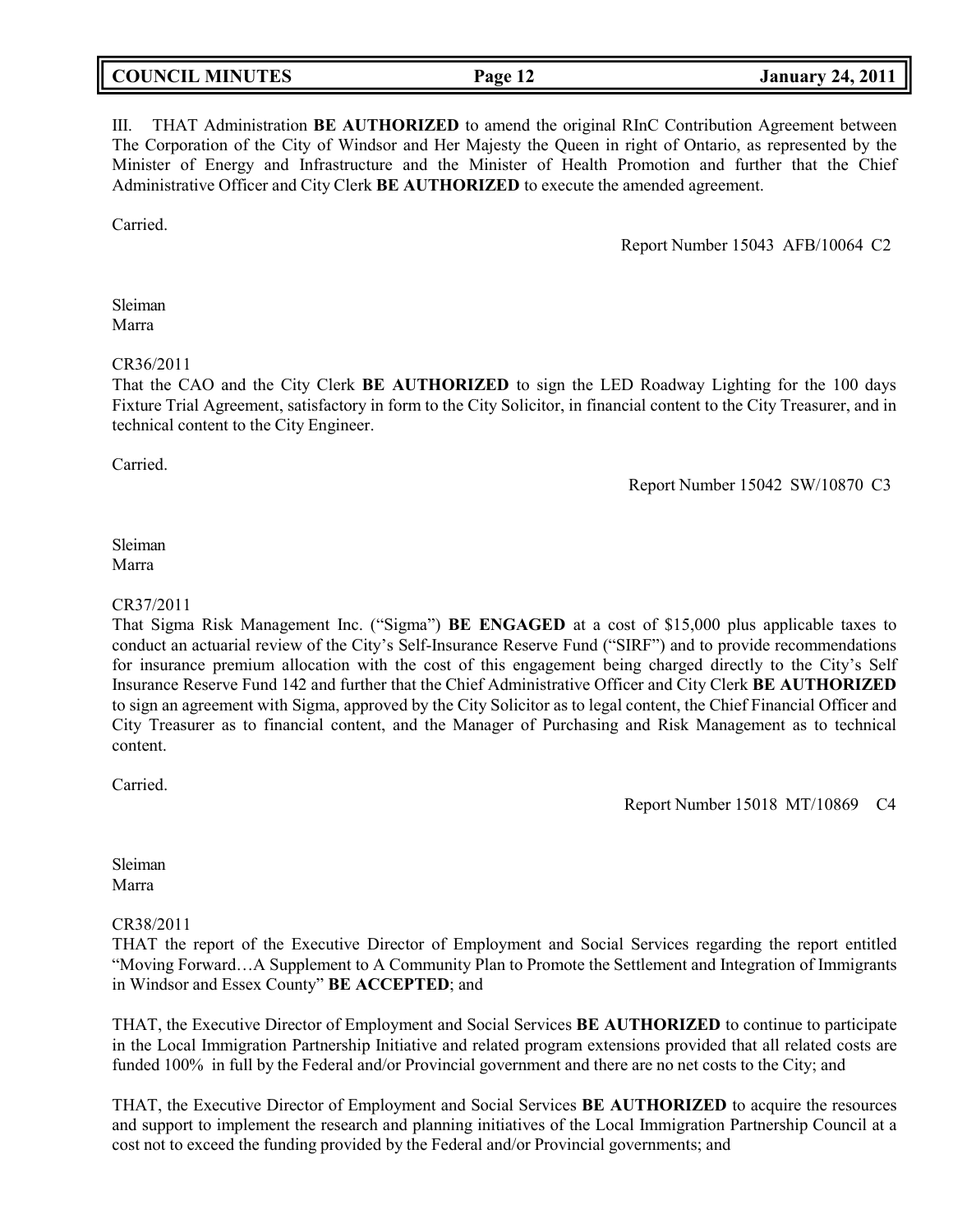# **COUNCIL MINUTES Page 13 January 24, 2011**

THAT the Community Development and Health Commissioner **BE AUTHORIZED** to execute the necessary agreements and documents related to the Local Immigration Partnership Initiative and associated programs provided such agreements and documents are in a form and content satisfactory to the City Solicitor; satisfactory in financial content to the City Treasurer and satisfactory in technical content to the Executive Director of Employment and Social Services.

Carried.

Report Number 15045 SS/10673 C5

### Sleiman Marra

CR39/2011

I That the application of 1495680 Ontario Inc. (R. Babister) for part-lot control exemption for the lands legally described as Lots 1 to 29, Plan 12M-567 and Blocks 34 and 35, Plan 12M-520, now designated as Parts 1 to 89 inclusive, Reference Plan 12R-24576, as identified on attached Map No. PLC-009/10-1, located on the east and west side of Curry and McKay Avenue, between Kenora Street and the Manitoba Street right-of-way, west of Dominion Boulevard, to allow the development single detached dwelling units, **BE APPROVED** for a period of 3 years.

II That By-law 15-2011 **BE ENACTED**.

Carried.

Report Number 15035 ZPLC2011 C6

Appendices Map No. PLC-009/10-1

Marra Jones

CR40/2011 That City Council **DIRECT** administration as follows:

- a) That **COUNCIL ALLOCATES** the necessary budget commitment of \$300,000.00 a year for three (3) years totalling \$900,000.00 to host the International Children's Games (ICG), funded through the Capital Budget AND
- b) That ADMINISTRATION **PROCEEDS** with all activities necessary to properly plan and execute the 2013 International Children's Games for Windsor Essex.
- c) That a 2013 Windsor Essex ICG Summer Games Host Committee **BE ESTABLISHED** confirming Mayor Francis and Warden Bain as joint Co-Chairs.

Carried.

Report Number 1 5064 APR/10694 7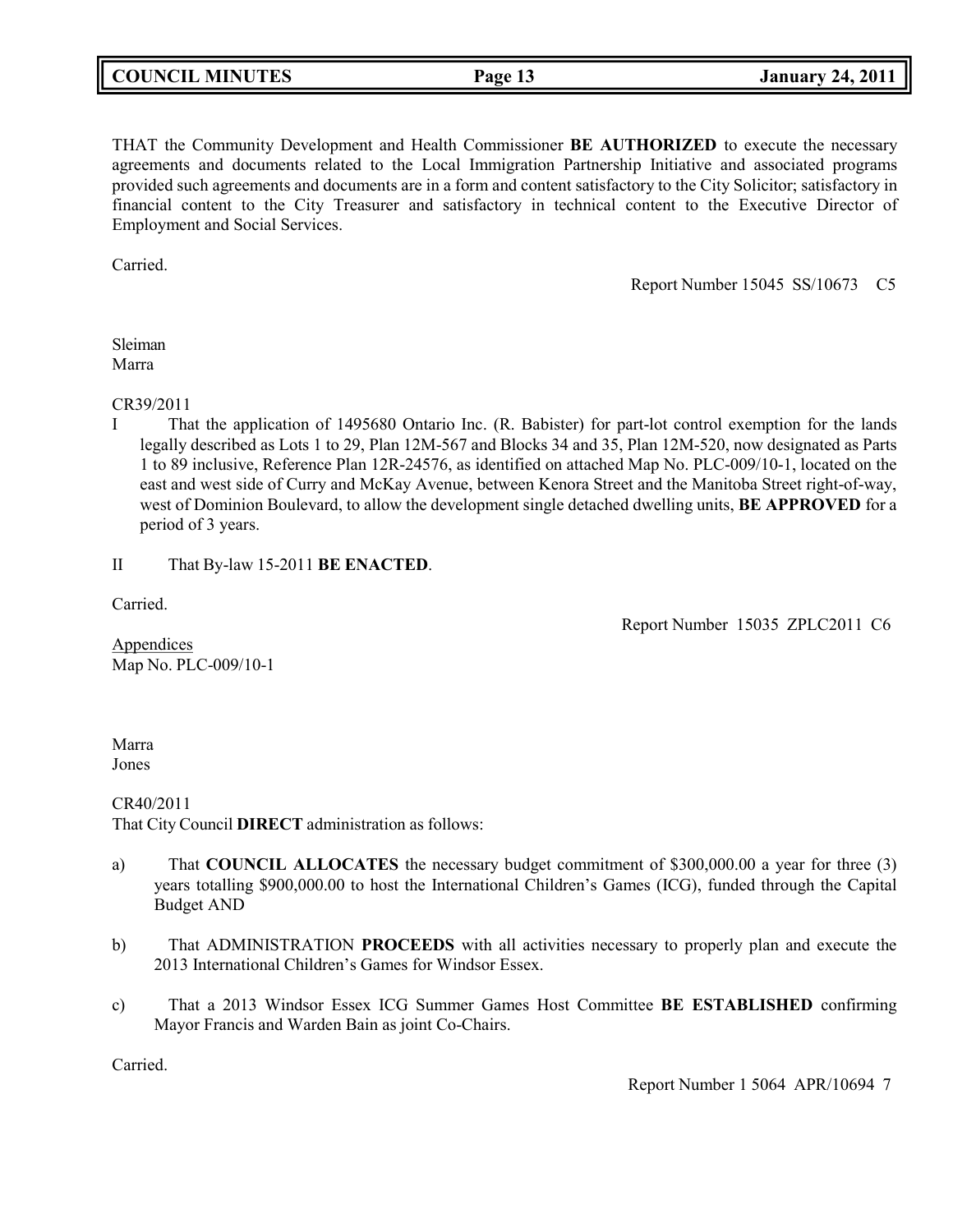# **COUNCIL MINUTES Page 14 January 24, 2011**

Sleiman Marra

# CR41/2011

That In-Camera Resolution M307-2010 **BE AMENDED** to reflect the following:

- 1. That City Council **AUTHORIZE** a Sole Source Consulting Contract between The Corporation of the City of Windsor and EBA Engineering Consultants Ltd. (a Tetra Tech Company), of Ottawa for the complete site-work design and contract administration of the Windsor International Airport Service Hangar (MRO), for an upset amount of \$841,000.00, (plus HST), including disbursements, and that the CAO and City Clerk **BE AUTHORIZED** to sign an agreement, in form satisfactory to the City Solicitor, in financial content to the Chief Financial Officer and Treasurer, and in technical content to the City Engineer.
- 2. That City Council **AUTHORIZE** the CAO and City Clerk to sign a contract with the successful bidder for the construction of municipal services and MRO facility, provided the net cost to the City of Windsor, including engineering, is within the expected City net costs, all in form satisfactory to the City Solicitor, in technical content to the City Engineer and in financial content to the City Treasurer and Chief Financial Officer, and further, the results of the tender be reported separately as information to City Council.
- 3. That should the tender results and costs be beyond the net City budget, Administration will **PREPARE** a report and financial Business Case for City Council decision.

Carried.

Councillor Valentinis discloses an interest and abstains from voting on this matter.

Report Number 15067 APM/10883 C8

Dilkens Gignac

### CR42/2011

- I. That the report concerning implementation of the City's Brownfield Redevelopment Strategy **BE RECEIVED**; and
- II. That Official Plan Amendment No. 77 concerning amendments to the Potentially Contaminated Sites Policies **BE ADOPTED**.

Carried.

Report Number 14997 ZO/10830 PAC 1

Marra Dilkens

### CR43/2011

- I. That Official Plan Review Report #28: Community Improvement Official Plan Amendment **BE RECEIVED**; and
- II. That Official Plan Amendment No. 78 concerning Community Improvement polices **BE ADOPTED**.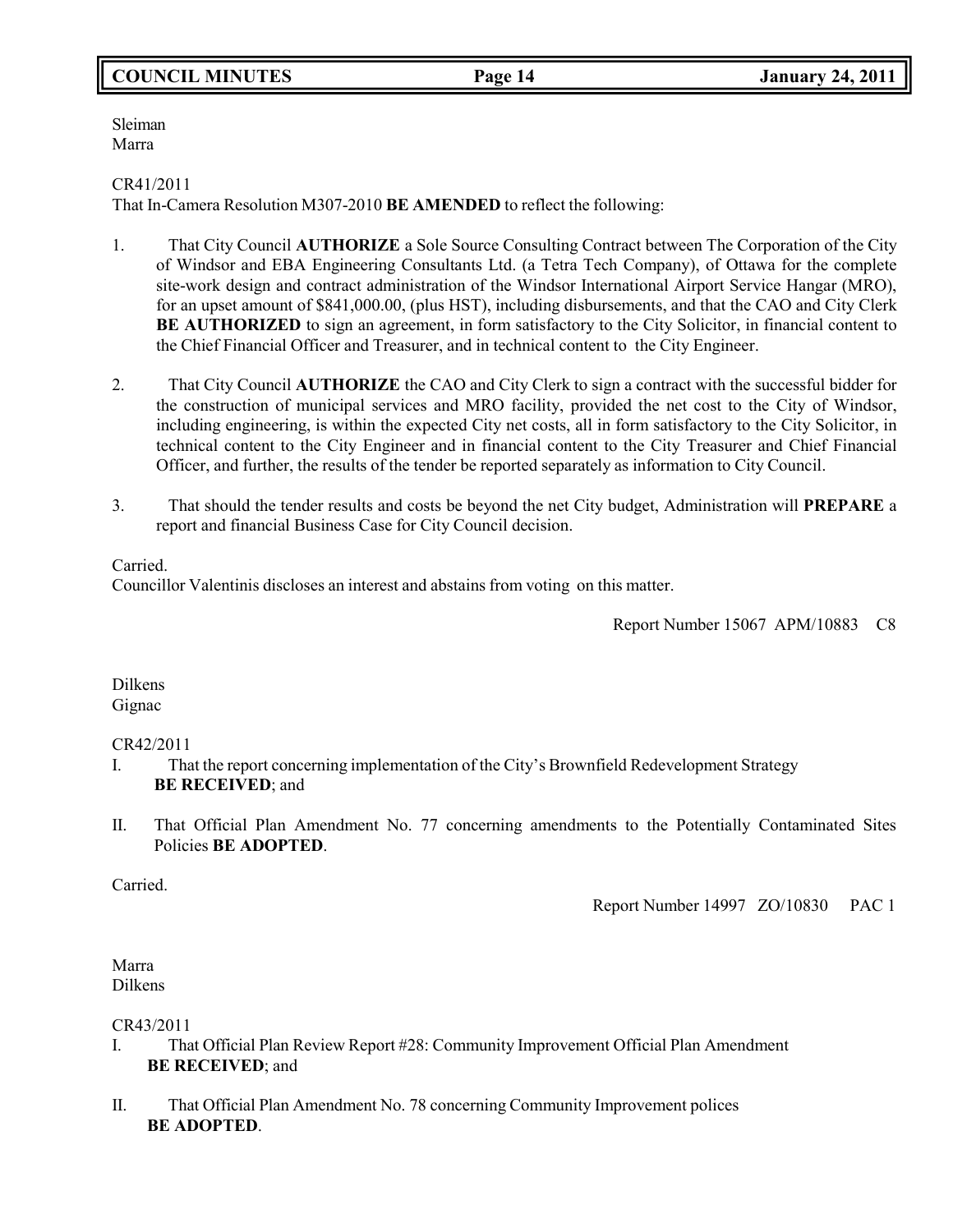| <b>COUNCIL MINUTES</b> |  |
|------------------------|--|
|------------------------|--|

Carried.

Report Number 14998 ZO/10831 PAC 2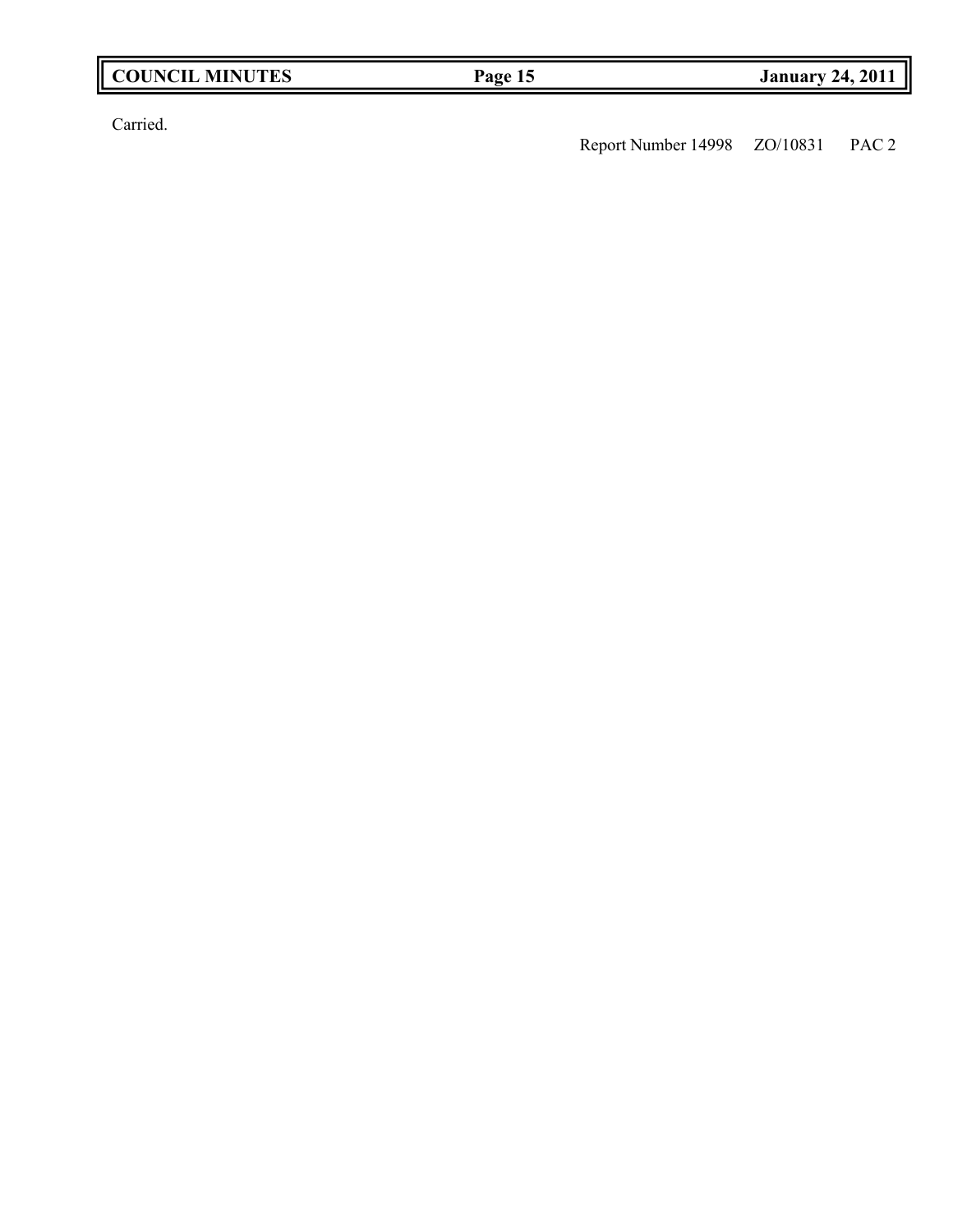|  | <b>COUNCIL MINUTES</b> |
|--|------------------------|
|--|------------------------|

**COUNCIL EXECUTE: COUNCIL EXECUTE: COUNCIL COUNCIL COUNCIL COUNCIL COUNCIL COUNCIL COUNCIL COUNCIL COUNCIL** 

# **NOTED AND FILED** by Council at its meeting held January 24, 2011 [**M26-2011**] **BE CONSIDERED at the January 24, 2011 meeting of Council** as adopted by Council at its meeting held November 22, 2010 **DEFERRED INDEFINITELY** as adopted by Council at its meeting held November 8, 2010 [**M308-2010**] KK/ Windsor, Ontario November 8, 2010

# **REPORT NO. 138** of the **WINDSOR LICENSING COMMISSION** at its meeting held October 19, 2010

**Present:** Councillor Ron Jones, Chair Councillor Alan Halberstadt Councillor Caroline Postma Joe Barile Jack Fathers

The Windsor Licensing Commission submits the following recommendation:

That a Committee **BE ESTABLISHED** to report back to the Windsor Licensing Commission on whether or not chickens should be allowed in a non-agriculturally zoned region, (necessitating a change to the by-laws and a new licensing regime) and further, that the Committee **BE COMPOSED** of the following:

- One (1) City Councillor as Chair
- Four (4) Interested Citizens
- $\bullet$  One (1) representative from Licensing
- $\bullet$  Two (2) representatives from the Building Department
- One (1) representative from Environmental Services
- One (1) representative from the Planning Department
- One (1) representative from the Windsor-Essex County Health Unit

**CHAIRPERSON** 

**SECRETARY** 

NOTE: **The report of the Acting Corporate Policy Coordinator dated October 7, 2010 entitled "Urban Chickens" is** *attached.*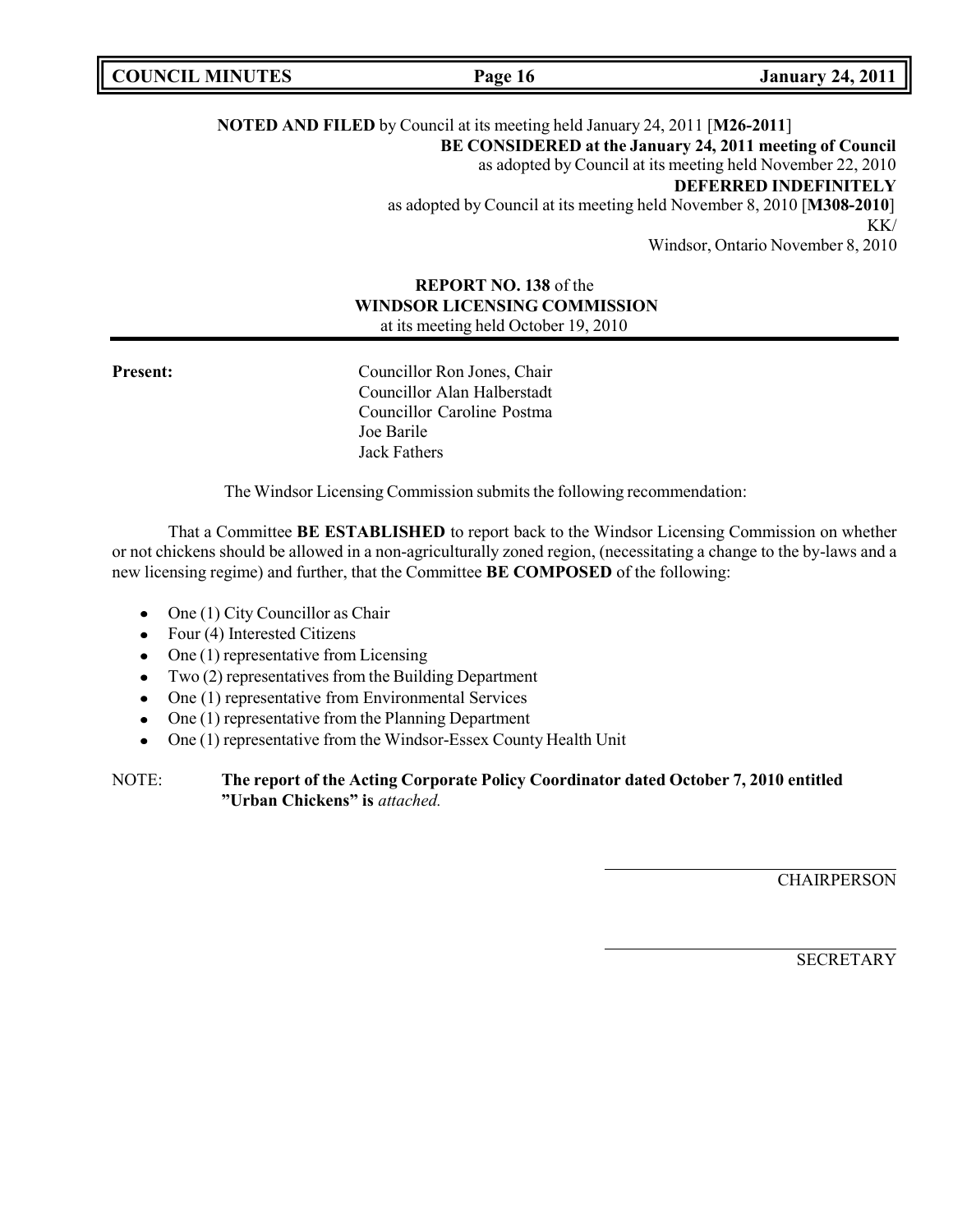|  | <b>COUNCIL MINUTES</b> |
|--|------------------------|
|--|------------------------|

**COUNCIL EXECUTE: COUNCIL EXECUTE: COUNCIL COUNCIL COUNCIL COUNCIL COUNCIL COUNCIL COUNCIL COUNCIL COUNCIL** 

**ADOPTED** by Council at its meeting held January 24, 2011 [**M28-2011**] VC/bm

# **SPECIAL MEETING OF COUNCIL – IN CAMERA January 24, 2011**

# **Meeting called to order at: 5:00 p.m.**

### **Members in Attendance:**

Mayor E. Francis Councillor D. Dilkens Councillor R. Jones Councillor A. **Halberstadt** Councillor F. Valentinis Councillor B. Marra Councillor P. Hatfield Councillor J. Gignac Councillor A. Maghnieh Councillor H. Payne Councillor E. Sleiman

# **Also in attendance:**

H. Reidel, Chief Administrative Officer M. Sonego, City Engineer G. Wilkki, City Solicitor V. Critchley, City Clerk O. Colucci, Chief Financial Officer M. Stamp, Property Supervisor (Item 2)

**Verbal Motion is presented by Councillor Marra, seconded by Councillor Gignac, that Rule 3.3 (a) of the** *Procedure By-law, 420-2001 as amended,* **be waived to add the following Agenda item:**

- **6. Property matter – Capitol Theatre negotiations;**
- **7. Personal matter – about an identifiable individual**
- **8. Personal matter – about an identifiable individual.**

**Motion Carried.**

**Verbal Motion is presented by Councillor Dilkens, seconded by Councillor Gignac to move in Camera for discussion of the following item(s), adding Items 6, 7 and 8:**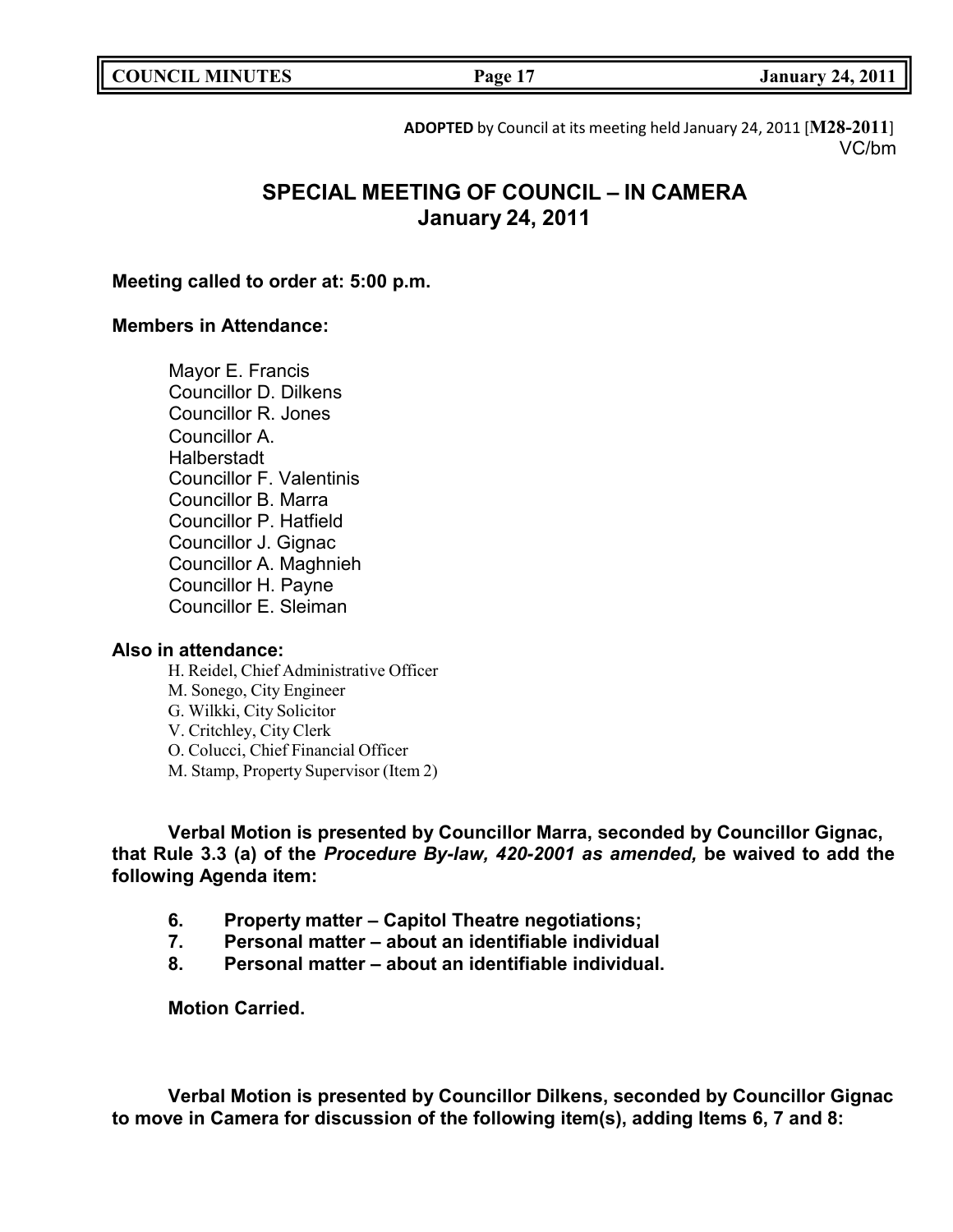**COUNCIL MINUTES Page 18 January 24, 2011**

| Item No.       | <b>Subject</b>                                                                     | Pursuant<br><b>Section</b><br>to<br>Municipal Act, 2001,<br>as<br>amended |
|----------------|------------------------------------------------------------------------------------|---------------------------------------------------------------------------|
| 1.             | Legal matter – claims                                                              | 239(2)(e)                                                                 |
| $\mathbf{2}$ . | Property matter – expropriation                                                    | 239(2)(c)                                                                 |
| 3.             | Legal/Property matter – clarification – MOVED TO<br><b>OPEN AGENDA</b>             | 239(2)(c)                                                                 |
| 4.             | Legal matter – Solicitor-client privilege (report to be<br>distributed at meeting) | 239(2)(f)                                                                 |
| 5.             | Legal matter – litigation – verbal report                                          | 239(2)(e)(f)                                                              |
| 6.             | <b>Property matter – Capitol Theatre negotiations –</b><br><b>ADDED</b>            | 239(2)(a)                                                                 |
| 7.             | Personal matter – about an identifiable individual –<br><b>ADDED</b>               | 239(2)(b)                                                                 |
| 8.             | Personal matter – about an identifiable individual –<br><b>ADDED</b>               | 239(2)(b)                                                                 |

# **Motion Carried.**

# **Declarations of Pecuniary Interest:**

Councillor Marra declares a conflict and abstains from voting on Item 5 as his employer holds bingo licences.

Councillors Dilkens, Valentinis and Hatfield declare an interest and abstain from voting on Item 5 as they all have been involved with organizations that have participated in charitable bingos.

Councillor Valentinis declares an interest and abstains from voting on Item 6 as it involves his employer, St. Clair College.

**Discussion on the items of business. (Items 1, 2, 4, 5, 7, 8 and 6)**

**Verbal Motion is presented by Councillor Payne, seconded by Councillor Gignac, to move back into public session.**

**Motion Carried.**

**Moved by Councillor Hatfield, seconded by Councillor Maghnieh, THAT the Clerk BE DIRECTED to transmit the recommendation(s) contained in the report(s) discussed at the In-Camera Council Meeting held January 24, 2011 directly to Council for consideration at the next Regular Meeting.**